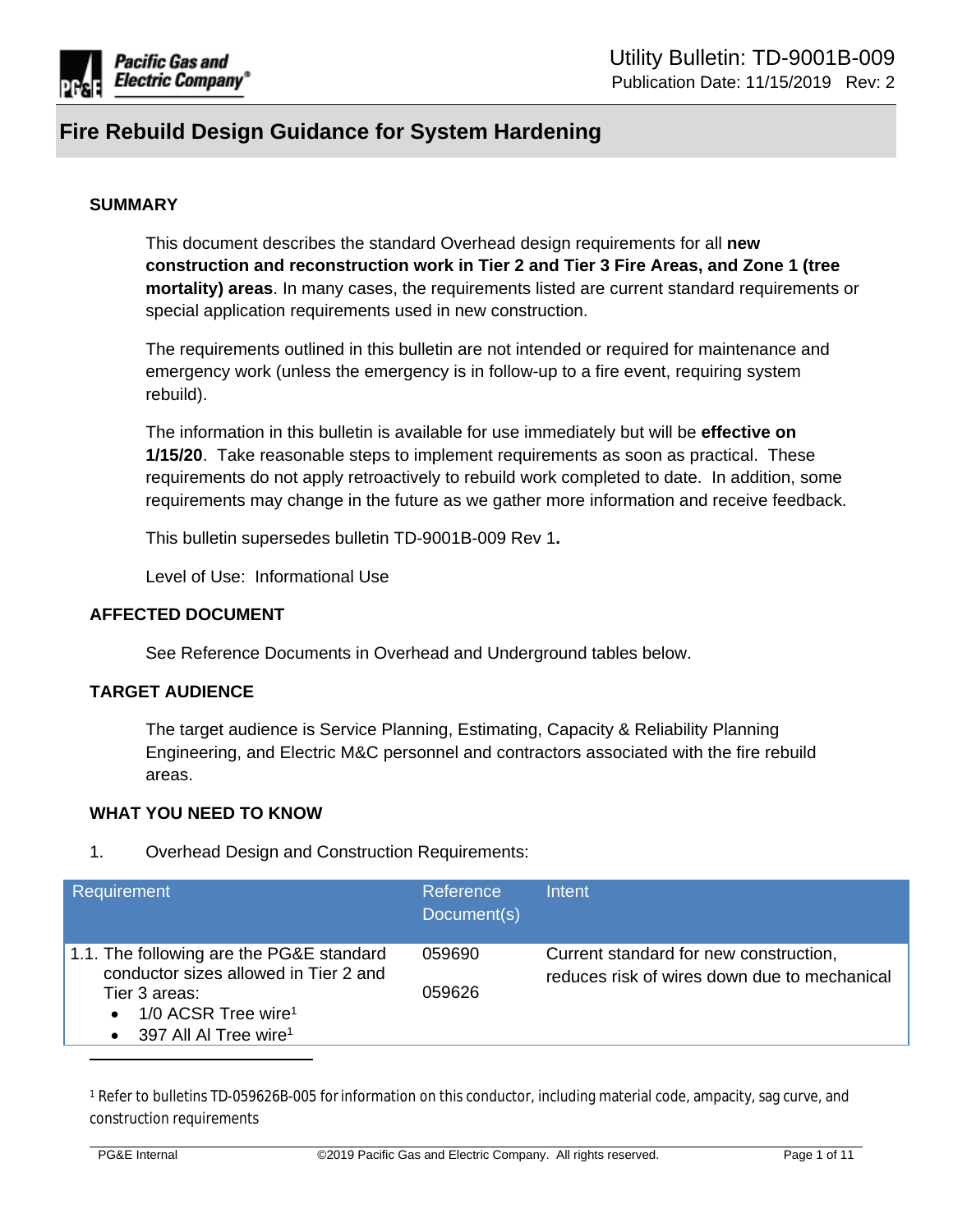

| Requirement                                                                                                                                                                                                                                                                                                                  | Reference<br>Document(s)     | Intent                                                                                                                                                                                                                                            |
|------------------------------------------------------------------------------------------------------------------------------------------------------------------------------------------------------------------------------------------------------------------------------------------------------------------------------|------------------------------|---------------------------------------------------------------------------------------------------------------------------------------------------------------------------------------------------------------------------------------------------|
| 715 All Al Tree wire <sup>1</sup><br>$\bullet$<br>For corrosion/coastal areas use:<br>#2 CU Tree wire<br>$\bullet$<br>397 All Al Tree wire<br>$\bullet$<br>715 All Al Tree wire                                                                                                                                              | 076251<br>TD-059626B-<br>005 | failure/deterioration of wire which reduces risk<br>of wildfire ignition caused by wires down faults                                                                                                                                              |
| 1.2. The required setting depth shall be<br>adjusted using the table listing set<br>depths by pole length provided in<br>Attachment 2.                                                                                                                                                                                       | 015203                       | The "Rule of Thumb" for High Fire Threat<br>Design (HFTD) T2-T3 Setting Depth is:<br>10%+3 ft for all poles up to and<br>$\bullet$<br>including 65 feet<br>10% $+2.5$ ft for all poles = 70 feet<br>10%+2 ft for all poles longer than 70<br>feet |
| 1.3. A pole loading calculation (PLC) must<br>be performed using either PLS CADD<br>or O-Calc Pro® software tools on each<br>pole prior to construction. This applies<br>to all PLCs, including those submitted<br>by third parties.<br>New direction regarding safety factors will<br>be released with an update to O-Calc. |                              |                                                                                                                                                                                                                                                   |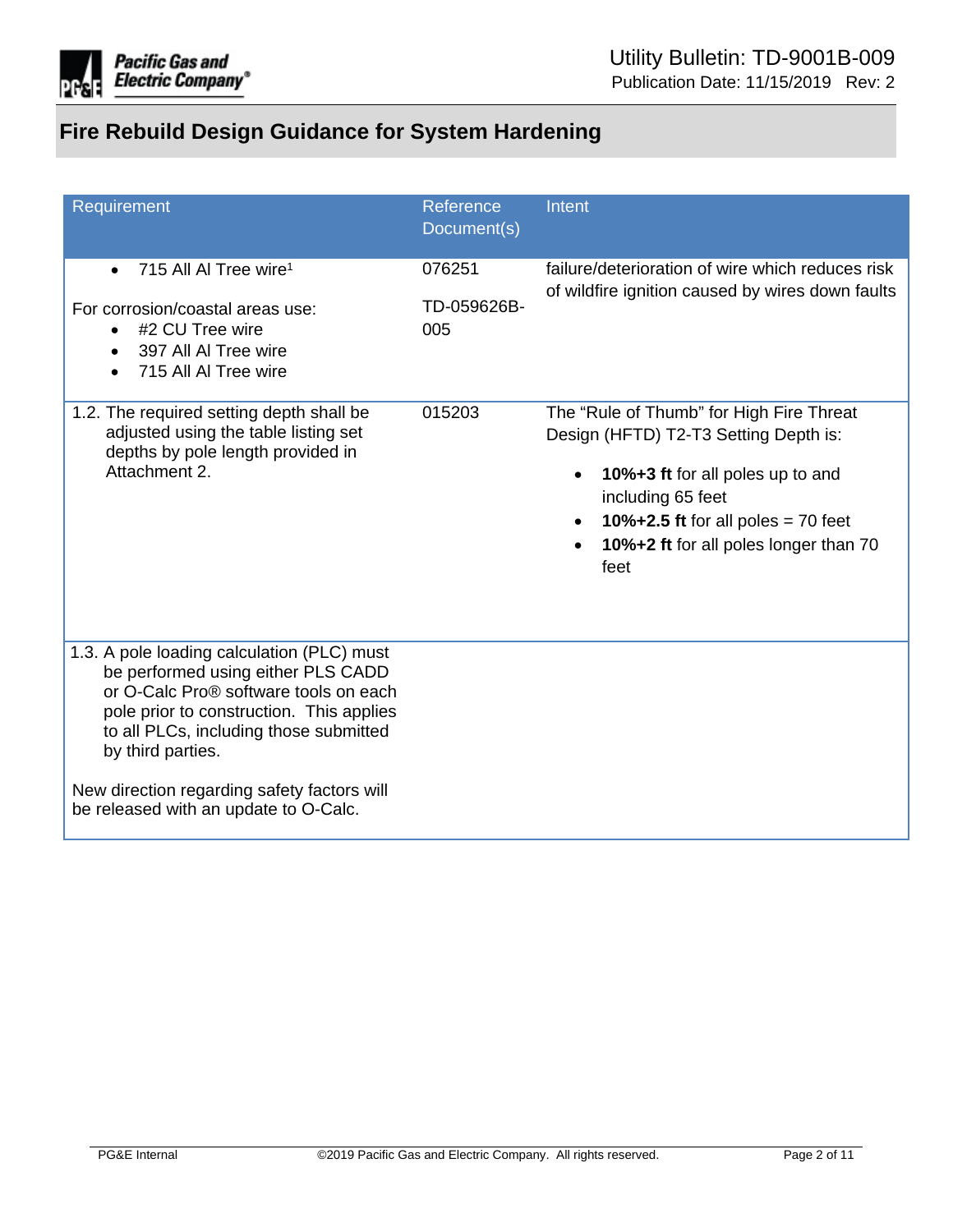

| Requirement                                                                                                                                                                                                                                                                                                                                                                                                                                                                                                                                                                                                                                                                                                                                                                                                                                                                                        | Reference<br>Document(s)        | Intent                                                                                                                                                                                                                                                                                                                                                                                                                                                                                                                                                                                                                     |
|----------------------------------------------------------------------------------------------------------------------------------------------------------------------------------------------------------------------------------------------------------------------------------------------------------------------------------------------------------------------------------------------------------------------------------------------------------------------------------------------------------------------------------------------------------------------------------------------------------------------------------------------------------------------------------------------------------------------------------------------------------------------------------------------------------------------------------------------------------------------------------------------------|---------------------------------|----------------------------------------------------------------------------------------------------------------------------------------------------------------------------------------------------------------------------------------------------------------------------------------------------------------------------------------------------------------------------------------------------------------------------------------------------------------------------------------------------------------------------------------------------------------------------------------------------------------------------|
| 1.4. The PLC must be evaluated with a<br>special load case designed for HFTD<br>Tiers 2 & 3;<br>1.4.1. GO 95 minimum<br>requirements for wind,<br>ice/snow, and temperature are<br>covered<br>1.4.2. "HFTD T2-T3 Peak Wind"<br>load case:<br>Wind Speed Load Case is<br>$\bullet$<br>pre-selected from EDGIS<br>wind gust speed layer<br>Ensure the appropriate load case is<br>selected where Construction Grade (A<br>vs. B) is changing or when switching<br>between existing and new poles.<br>The extreme wind loading<br>requirement is not intended or<br>required for emergency work, work<br>only involving a single location or<br>temporary construction in the<br>affected fire areas. Local personnel<br>may make exceptions to this based<br>on local conditions, knowledge and<br>history for site specific scenarios.<br>Use the Variance Process for these<br>exception requests. | TD-9001B-<br>010<br>TD-2951P-01 | The intent of this requirement is to ensure<br>poles are strong enough to withstand higher<br>wind speeds.<br>Tailored load cases (HFTD T2-T3 Peak Wind)<br>will be deployed along with this bulletin that<br>incorporate known wind speeds from local<br>studies and fire safe design criteria.<br>HFTD T2-T3 uses recent wind study data that<br>measured wind gusts at 10 meters above<br>ground level; these are the wind speeds<br>shown in the Environment window in EDGIS<br>WebViewer.<br>Refer to the O-Calc job aid for instructions on<br>how to evaluate HFTD T2-T3 peak wind in O-<br>Calc Pro <sup>®</sup> . |
| 1.5. Do not increase pole class by 1 class<br>per TD-015203B-002, "High Wind Area<br>Criteria for Distribution Wood Poles".                                                                                                                                                                                                                                                                                                                                                                                                                                                                                                                                                                                                                                                                                                                                                                        | TD-015203B-<br>002              | The requirement to increase class size is no<br>longer required, as the appropriate sizing is<br>now accounted for with the load cases in 1.4.                                                                                                                                                                                                                                                                                                                                                                                                                                                                             |
| 1.6. Consider the use of fire rated<br>composite poles in Tier 2 and Tier 3<br>areas, areas with extreme wind<br>conditions and areas with woodpecker<br>issues. These poles can also be used<br>to meet other construction needs,<br>including maintenance                                                                                                                                                                                                                                                                                                                                                                                                                                                                                                                                                                                                                                        | TD-066202-<br><b>B001</b>       |                                                                                                                                                                                                                                                                                                                                                                                                                                                                                                                                                                                                                            |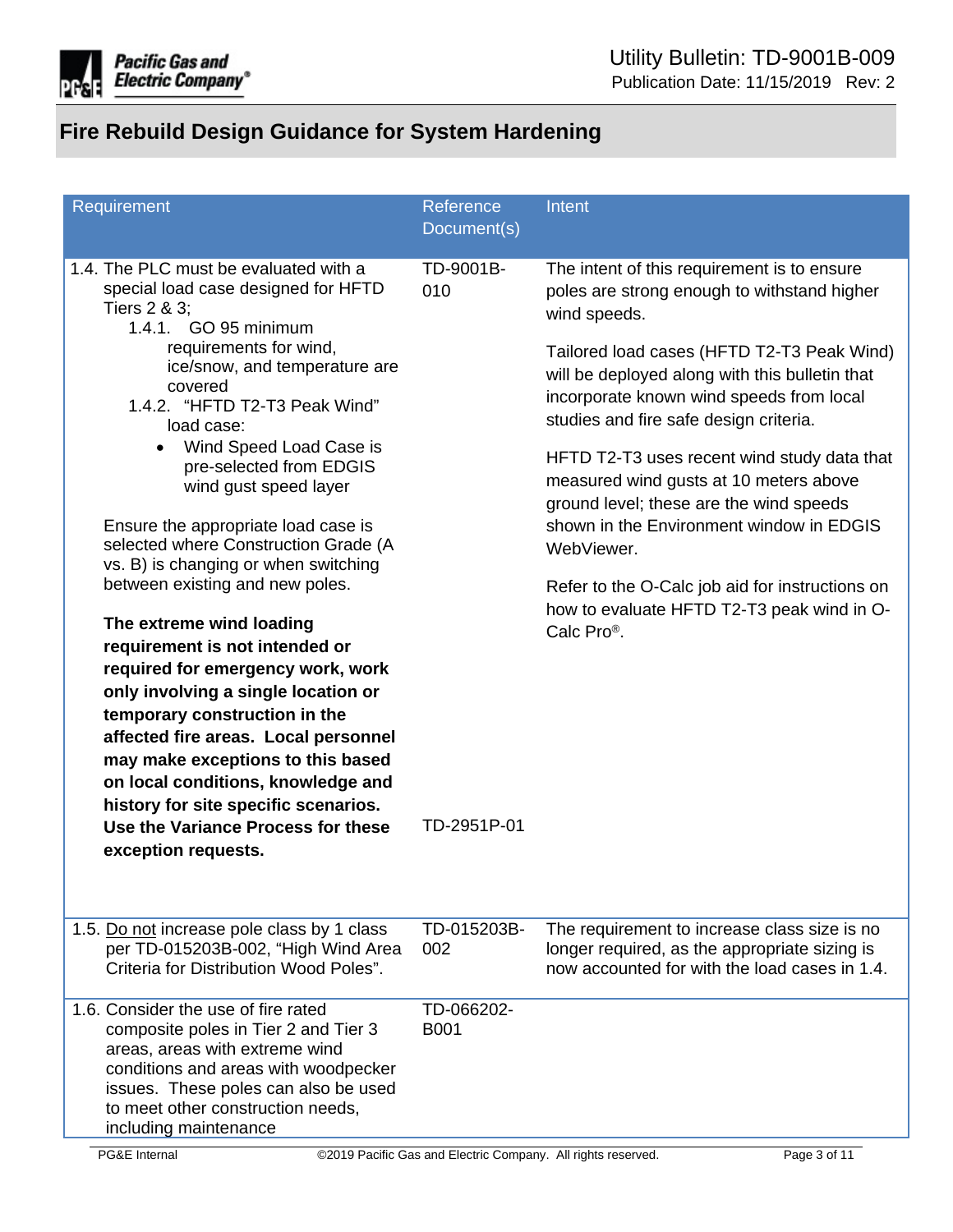

| Requirement                                                                                                                                                                                                                                                                                                           | Reference<br>Document(s)                                     | Intent                                                            |
|-----------------------------------------------------------------------------------------------------------------------------------------------------------------------------------------------------------------------------------------------------------------------------------------------------------------------|--------------------------------------------------------------|-------------------------------------------------------------------|
| 1.7. Build to standard Triangular Crossarm<br>construction (Using PG&E approved<br>bonded Composite Crossarm).<br>Pole-top extensions are not allowed if it<br>requires the current framing to be changed<br>from triangular to flat.                                                                                 | 066196                                                       | Raptor construction is not necessary with tree<br>wire.           |
| 1.8. All insulators, including post and<br>pin types, that support span wires<br>and slack spans (excluding jumper<br>supports) must have angle washers<br>installed at the top and bottom of<br>the composite arm.<br>This construction applies to<br>tangent, angle and slack span<br>construction for wind loading | 068180 will<br>be revised to<br>reflect this<br>requirement. | Field personnel must ensure changes are<br>executed in the field. |
| reinforcement purposes.<br>1.9. Trees are not to be used as a means of<br>attaching primary, secondary, or<br>services. Trees are also not an                                                                                                                                                                         | TD-2999B-<br>044                                             |                                                                   |
| approved means for anchoring or<br>guying of any poles.                                                                                                                                                                                                                                                               |                                                              |                                                                   |
| In heavily wooded areas, never use<br>1.10.<br>trees for guy support. Consider the<br>increased vegetation clearance<br>planned in HFTD Tiers 2 & 3 and<br>determine if the newly available lead<br>length is enough to support the pole.                                                                             |                                                              |                                                                   |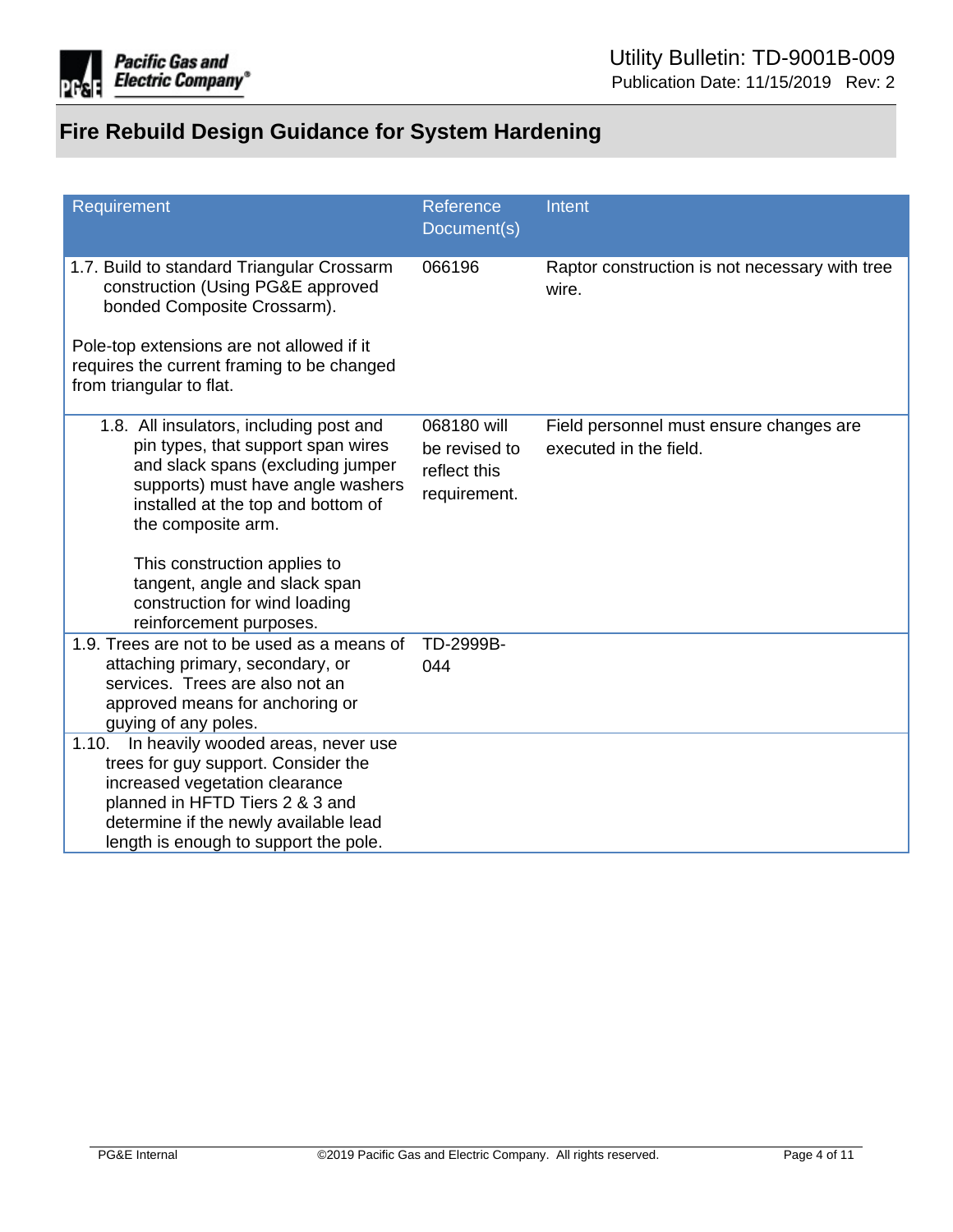

| Requirement                                                                                                                                                                                                                                                                                                                                                                                                     | Reference<br>Document(s) | Intent                                                                                                                                                                                                    |
|-----------------------------------------------------------------------------------------------------------------------------------------------------------------------------------------------------------------------------------------------------------------------------------------------------------------------------------------------------------------------------------------------------------------|--------------------------|-----------------------------------------------------------------------------------------------------------------------------------------------------------------------------------------------------------|
| 1.11.<br>Due to the wind speed, new un-<br>guyed (e.g. tangent) poles may require<br>larger class sizes than historically<br>designed.                                                                                                                                                                                                                                                                          |                          |                                                                                                                                                                                                           |
| Storm guys may be used as an option<br>to offset the need for a larger pole<br>class. Consider changing the route,<br>using shorter span lengths, or increase<br>the pole class and set depth as needed<br>until the pole loading model shows a<br>passing safety factor. The use of storm<br>guys will require consultation with the<br>Land Department to determine and/or<br>obtain land rights (easements). |                          |                                                                                                                                                                                                           |
| Ensure clearances are met with the<br>1.12.<br>greater sags of tree wire. Sags for tree<br>wire can be much greater than bare<br>wire and set depths are deeper leaving<br>less room for clearances.                                                                                                                                                                                                            |                          | Example: Bare 2 ACSR in heavy loading has<br>a 10' sag on a 400' span. 1/0 ACSR TW has a<br>15' sag for the same span. For a 45' pole set<br>7.5' deep the clearance for the 1/0 ACSR TW<br>is only 22.5' |
| 1.13.<br>The prior 200-foot span requirement<br>is now a recommendation.                                                                                                                                                                                                                                                                                                                                        |                          | Try to limit span lengths to 200' or less when<br>possible due to increased sags.                                                                                                                         |
| No new in-line splices to be<br>1.14.<br>installed. (This requirement does not<br>apply to repairs as part of repair,<br>restoration and emergency activities.<br>However, all splices must be covered.)                                                                                                                                                                                                        | TD-022487B-<br>003       | Current standard for new construction,<br>reduces risk of wires down due to splice failure<br>which reduces risk of wildfire ignition caused<br>by wires down faults                                      |
| Replace all open-wire secondary<br>1.15.<br>with ACSR aerial cable or AWAC aerial<br>cable.                                                                                                                                                                                                                                                                                                                     | 059690                   | Current standard for new construction<br>improves reliability and reduces risk of wires<br>down due to tree contact. This reduces risk of<br>wildfire ignition caused by wires down faults.               |
| 1.16.<br>Only transformers with FR3<br>insulating fluid are allowed in Tier 2<br>and Tier 3 fire areas                                                                                                                                                                                                                                                                                                          |                          | FR3 fluid standards were implemented in 2014<br>and latest DOE high efficiency standards were<br>implemented in 2016.                                                                                     |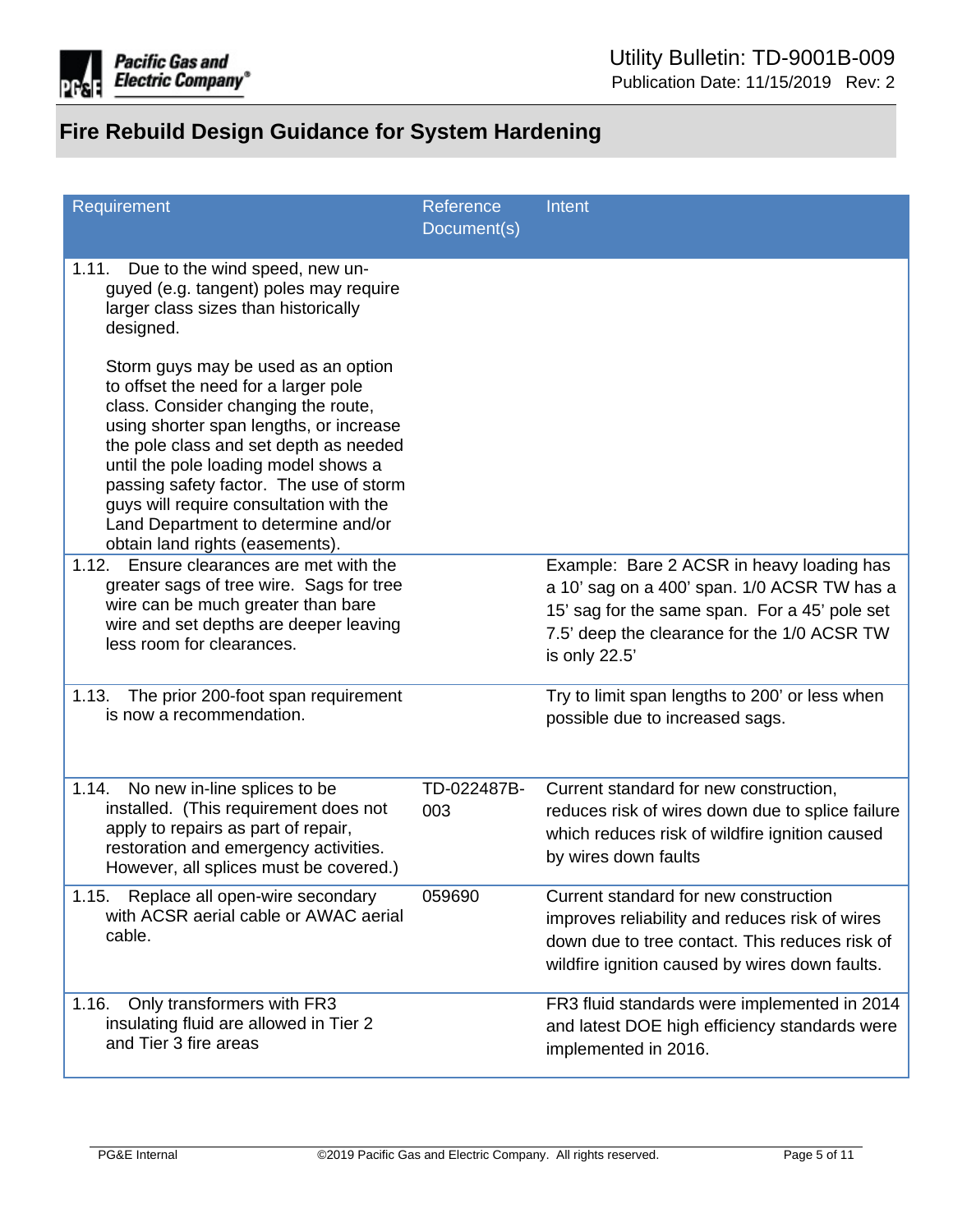

| Requirement                                                                                                                                                                                                                                                | Reference<br>Document(s) | Intent                                                                                                      |
|------------------------------------------------------------------------------------------------------------------------------------------------------------------------------------------------------------------------------------------------------------|--------------------------|-------------------------------------------------------------------------------------------------------------|
| Ensure that all transformer locations<br>1.17.<br>are fully bird/animal guarded and<br>include insulated jumpers                                                                                                                                           | 061149                   | Reduces risk of wildfire ignition caused by<br>bird/animal contact with equipment                           |
| 1.18.<br>Ensure that all risers and equipment<br>locations are fully bird/animal guarded<br>and include insulated jumpers                                                                                                                                  | 061149                   | Reduces risk of wildfire ignition caused by<br>bird/animal contact with equipment                           |
| Ensure that any Regulator<br>1.19.<br>installations are Closed-Delta with<br>SCADA.                                                                                                                                                                        | TD-015239B-<br>003       | Current standard for new construction,<br>improves reliability by reducing restoration<br>time              |
| Install Cal Fire Exempt surge<br>1.20.<br>arrestors per 031822 (Check with<br>Planning Engineer).                                                                                                                                                          | 031822                   | Current standard for high fire areas, reduces<br>risk of wildfire ignition caused by equipment<br>operation |
| Install Cal Fire Exempt equipment<br>1.21.<br>only - no new, non-exempt equipment<br>shall be installed; install ELF or Fault<br>Tamer fuses for transformer protection<br>and E-power fuses for lateral and riser<br>protection (see Fuse decision tree). | 015225                   | Current standard for high fire areas, reduces<br>risk of wildfire ignition caused by equipment<br>operation |
| Install E fuses when fusing is required<br>in fire areas. If coordination is not<br>possible, installing an ELF fuse <sup>2</sup> at the<br>discretion of the responsible<br>distribution engineer is acceptable.                                          |                          |                                                                                                             |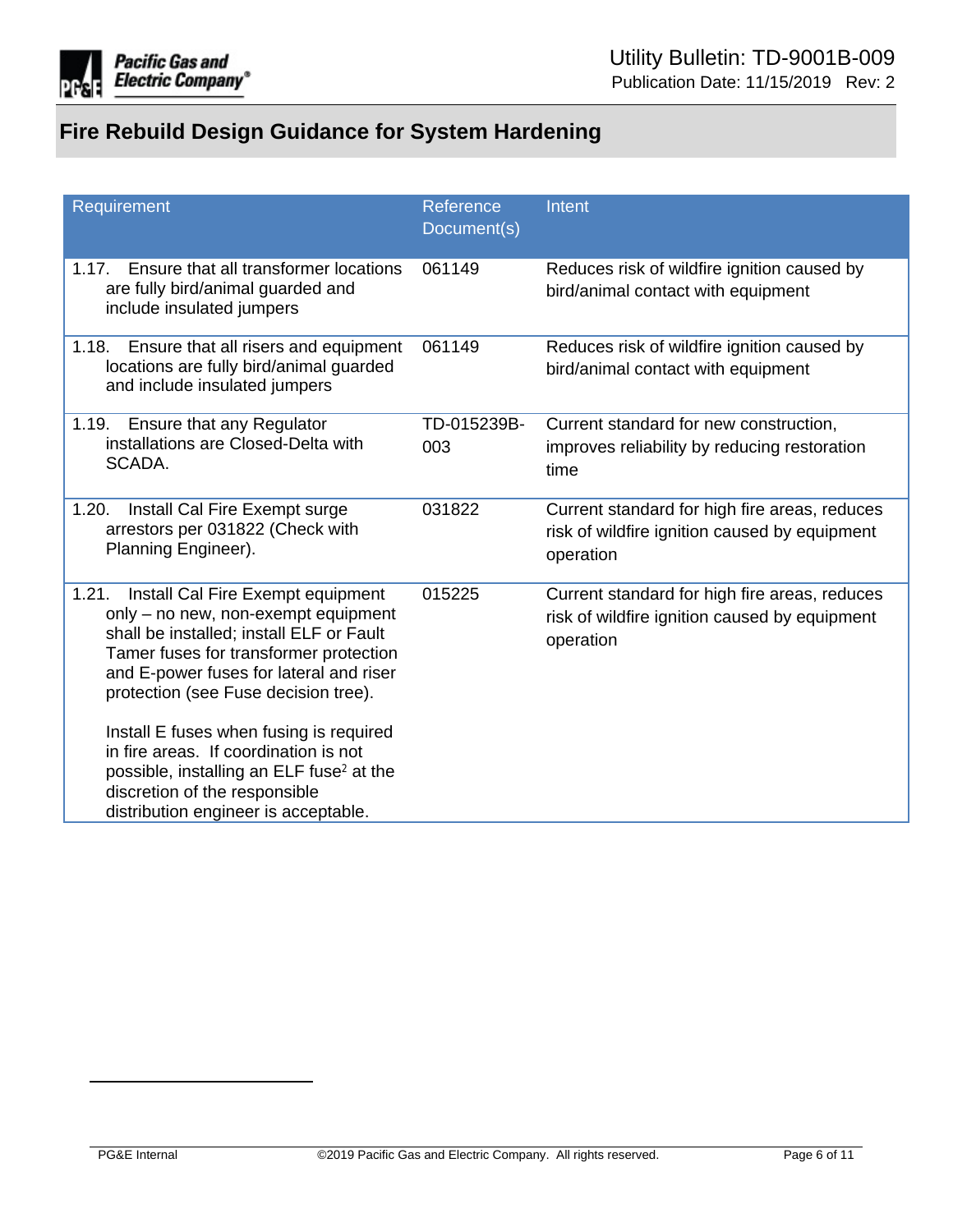

| Requirement                                                                                                                                                        | Reference   | Intent |
|--------------------------------------------------------------------------------------------------------------------------------------------------------------------|-------------|--------|
|                                                                                                                                                                    | Document(s) |        |
| Use PG&E approved Composite Tie<br>1.22.<br>Wires or Covered Tie Material Code                                                                                     | 015195      |        |
| 290299, use pressed connectors or<br>Fired Wedge connectors. All skinned                                                                                           | 021349      |        |
| conductors (e.g. Dead ends, T<br>Connections) must be covered with<br>approved raptor covers or taped up<br>(medium voltage fusion tape material<br>code M390190). | 028853      |        |
| Do not make connections under conductor<br>covers.                                                                                                                 |             |        |
| Piercing hot line connectors are not allowed<br>to be used.                                                                                                        |             |        |
| Three-phase switching devices as                                                                                                                                   |             |        |
| required by the local planning engineer:                                                                                                                           |             |        |
|                                                                                                                                                                    |             |        |
| 1.23. Use automated line equipment (i.e.<br>switches, regulators, etc.).                                                                                           |             |        |
| 1.24. Add SCADA to the existing                                                                                                                                    |             |        |
| switching device or install new SCADA                                                                                                                              |             |        |
| MSO switch for isolating from one tier                                                                                                                             |             |        |
| to another (i.e. Tier 1 from Tier 2, Tier 2<br>from Tier 3, Tier 1 from Tier 3). If                                                                                |             |        |
| required for system protection, use a                                                                                                                              |             |        |
| line recloser.                                                                                                                                                     |             |        |
| Phase Balancing: stagger<br>1.25.                                                                                                                                  |             |        |
| transformer and single-phase lateral                                                                                                                               |             |        |
| tap line connections to balance phase                                                                                                                              |             |        |
| loading. On 3-phase line sections DO                                                                                                                               |             |        |
| NOT reconnect transformers solely to<br>the two outside phases.                                                                                                    |             |        |
| <sup>1</sup> Refer to bulletin TD-059626B-005 for information on this conductor, including material code, ampacity, sag curve, and                                 |             |        |

construction requirements

<sup>2</sup>A current limiting fuse may not coordinate with downstream protective devices.

### 2. **How and When to Apply the New Requirements for Reconstruction:**

2.1. All designs and estimates not started prior to 9/1/19 must comply with these requirements. This will include jobs which may require revisions taking place after the 9/1/19 date.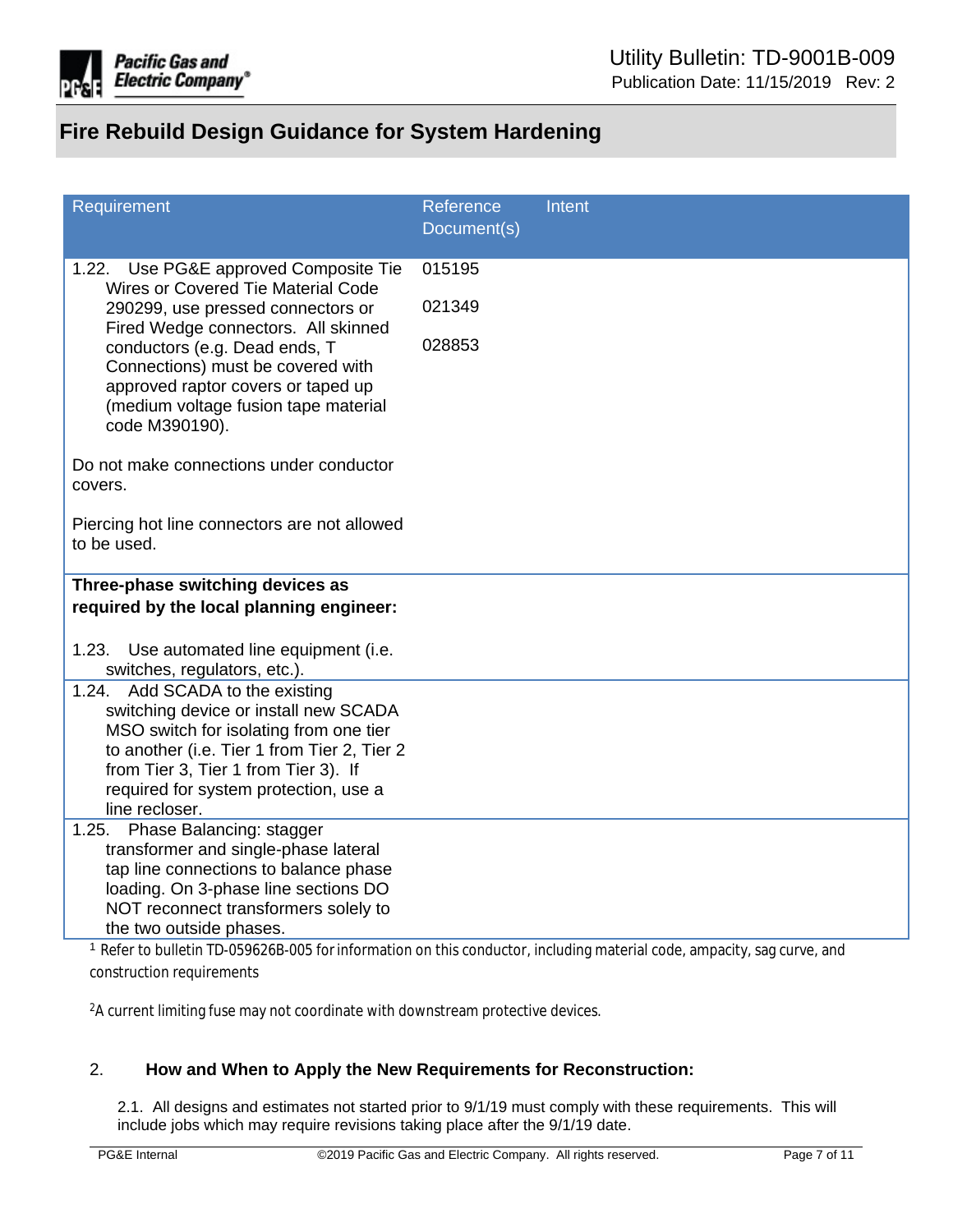

2.2. For reconstruction jobs involving 4 spans or more, all assets must be constructed to comply with the requirements in this bulletin.

2.3. When replacing a pole to the new standard where there is an existing transformer on the pole, also replace the transformer to the new standard. (Per note 1.16, only use transformers with FR3 insulating fluid.)

2.4. All services must be insulated, and service poles must be sized according to GO95 standards. (Per note 1.14, replace all open wire secondary when adjacent to a transformer.)

2.5. The requirements outlined in this bulletin are not intended or required for maintenance and emergency work. For emergency work, work within company policies to restore service safely, quickly.

2.6. The requirements outlined in this bulletin are not intended or required for Temporary construction, including interim construction work in Tier 2 and Tier 3 areas to support clean up and reconstruction of the fire affected areas where ultimately the permanent system will be rebuilt as underground system within the next 24 months.

2.7. If an existing slack span is being reconductored to the new covered tree wire, refer to TD-059626B-005 Table 8 for the maximum span length and stringing sag limits. When an existing span exceeds Table 8 and there is no room to guy for full tension or add poles to meet the Table 8 span length requirements, longer span lengths are permitted under reduced tension. If there are no clearance issues (i.e. tree, secondary and communication), a slightly larger sag may be permitted.

2.8. Reduced tension should only be called for when all other options have been exhausted. Reduced tension will require changing the required sag using the "sag to tension" feature in O-Calc. to calculate pole loading without guying. Basically, acting as a self-supported pole. For reduced tension the following is required: Frame with dead-ends instead of slack span preforms, specify the required reduced tension stringing sag derived from O-Calc on the construction drawing and document O-Calc as to why reduced tension is being used. If there are no clearance issues (i.e. tree, secondary and communication), a slightly larger sag may be permitted.

2.9. For calculating minimum requirements for customer cost, these are the new construction standards in the applicable areas and should be treated similar to any other application of our construction standards.

2.10. Coordinate with Joint Utilities team as needed.

### **Document Approver**

Rudy Movafagh, Director, Standards and Work Methods

### **DOCUMENT CONTACT**

Connie Taylor, Supervisor, Electric Distribution Standards

Brian Nugent, Principal Electric Process Engineer, Engineering Center of Excellence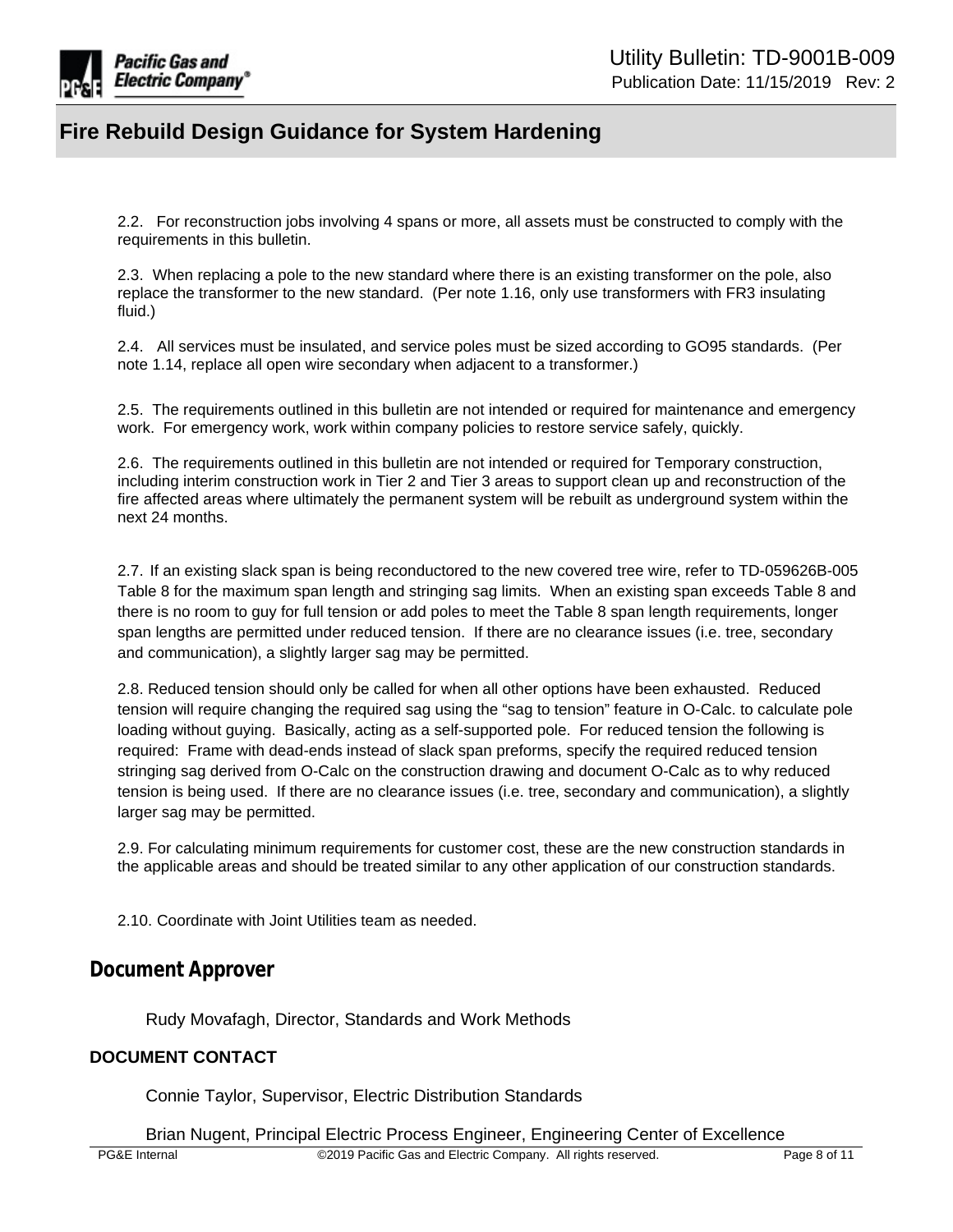

John Birch, Manager, Engineering Center of Excellence

### **INCLUSION PLAN**

Affected documents will be updated to include the design criteria in this bulletin.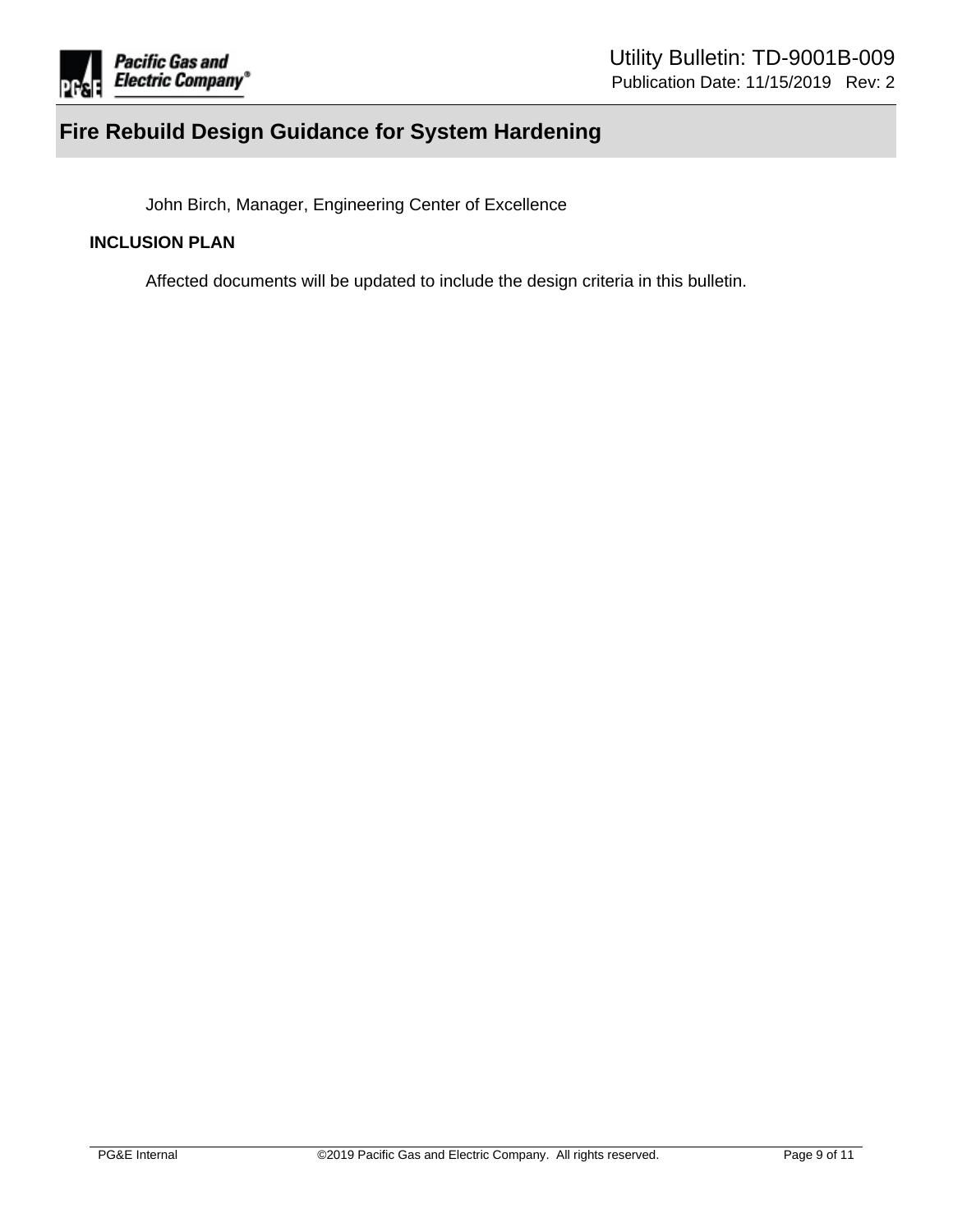

#### **ATTACHMENT 1: Fuse Application Decision Tree**

The following should be used in determining the appropriate fuse to be used in a Fire Area:

## **Fuse Application Decision Tree**



Note: Install Polymer Part 44H with ELF dropout door in the event coordinating with the appropriate E fuse is not possible